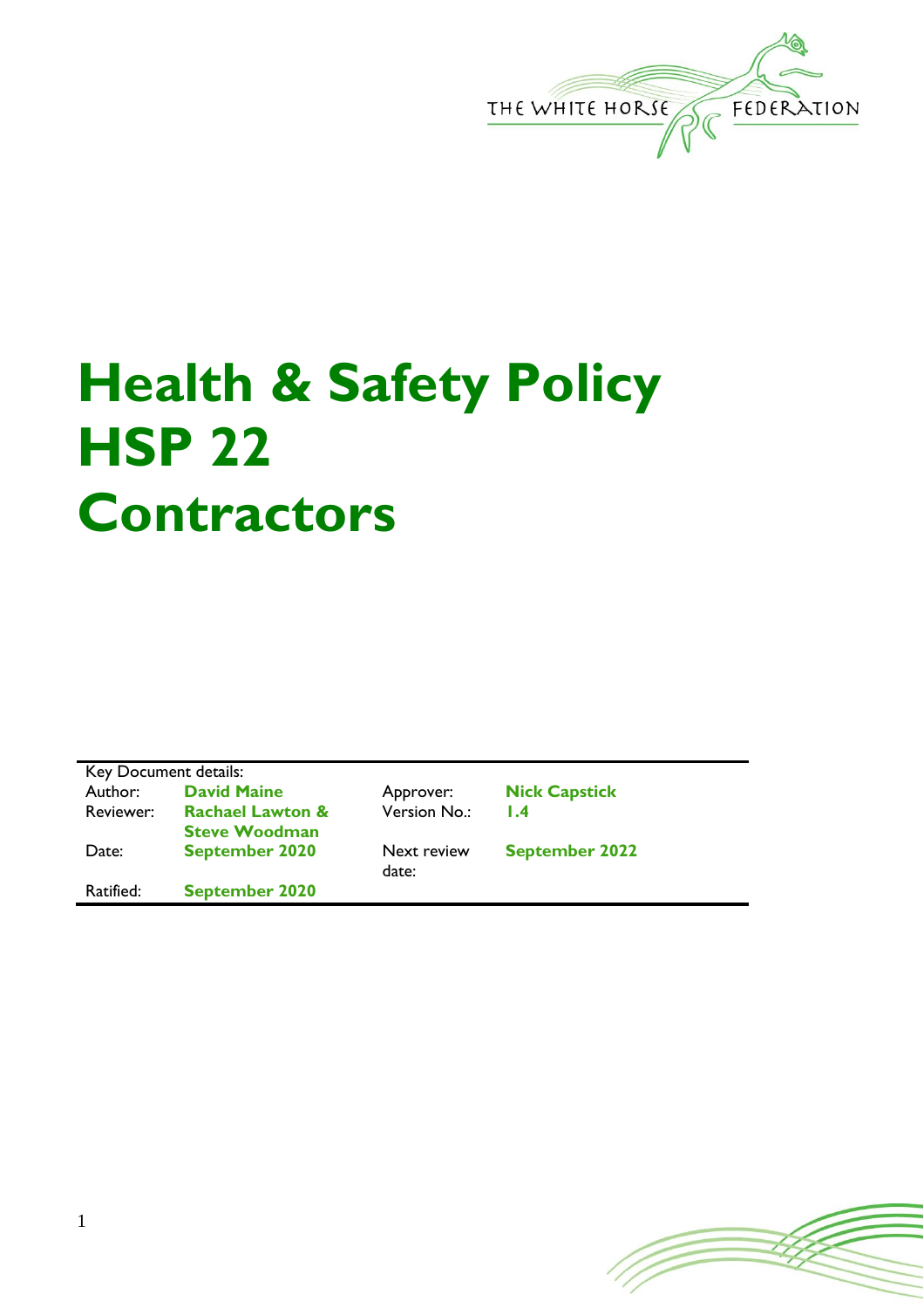

(Topon

| Title:              | HSP22 - Contractors                                                                                                                                                                                              |
|---------------------|------------------------------------------------------------------------------------------------------------------------------------------------------------------------------------------------------------------|
| Author(s):          | David Maine                                                                                                                                                                                                      |
| Date:               | September 2020                                                                                                                                                                                                   |
| <b>Review date:</b> | September 2022                                                                                                                                                                                                   |
| <b>Application:</b> | This policy applies equally to all The White Horse Federation (TWHF) employees<br>including agency or casual staff, and to all premises where TWHF is either the 'employer'<br>or is in control of the premises. |

| <b>Definitions</b> | For the purpose of this policy, the following definitions apply;                                                                                                                                                                                                                                                                                                                                                                                                                                                                                                      |                                                                                                                                                                               |  |
|--------------------|-----------------------------------------------------------------------------------------------------------------------------------------------------------------------------------------------------------------------------------------------------------------------------------------------------------------------------------------------------------------------------------------------------------------------------------------------------------------------------------------------------------------------------------------------------------------------|-------------------------------------------------------------------------------------------------------------------------------------------------------------------------------|--|
|                    | <b>CDM</b>                                                                                                                                                                                                                                                                                                                                                                                                                                                                                                                                                            | <b>Construction (Design &amp; Management)</b>                                                                                                                                 |  |
|                    | Contractor                                                                                                                                                                                                                                                                                                                                                                                                                                                                                                                                                            | A Contractor is an employer or self-employed person who has been                                                                                                              |  |
|                    |                                                                                                                                                                                                                                                                                                                                                                                                                                                                                                                                                                       | employed by TWHF to provide a construction, maintenance, repair or                                                                                                            |  |
|                    |                                                                                                                                                                                                                                                                                                                                                                                                                                                                                                                                                                       | other service on TWHF premises.                                                                                                                                               |  |
|                    | Principal                                                                                                                                                                                                                                                                                                                                                                                                                                                                                                                                                             | In the case of any construction project where more than one                                                                                                                   |  |
|                    | Designer                                                                                                                                                                                                                                                                                                                                                                                                                                                                                                                                                              | contractor is involved, it is required that a Principal Designer, as defined                                                                                                  |  |
|                    |                                                                                                                                                                                                                                                                                                                                                                                                                                                                                                                                                                       | under the "Construction (Design and Management) Regulations" 2015,                                                                                                            |  |
|                    |                                                                                                                                                                                                                                                                                                                                                                                                                                                                                                                                                                       | is appointed by the Client. (TWHF)                                                                                                                                            |  |
|                    | Principal                                                                                                                                                                                                                                                                                                                                                                                                                                                                                                                                                             | In the case of any construction project with more than one contractor                                                                                                         |  |
|                    | Contractor                                                                                                                                                                                                                                                                                                                                                                                                                                                                                                                                                            | it is required that a Principal Contractor is appointed by the client, as                                                                                                     |  |
|                    |                                                                                                                                                                                                                                                                                                                                                                                                                                                                                                                                                                       | defined under the "Construction (Design and Management)                                                                                                                       |  |
|                    |                                                                                                                                                                                                                                                                                                                                                                                                                                                                                                                                                                       | Regulations" 2015                                                                                                                                                             |  |
| <b>Policy Aims</b> | The purpose of this policy is to:                                                                                                                                                                                                                                                                                                                                                                                                                                                                                                                                     |                                                                                                                                                                               |  |
|                    | $\bullet$                                                                                                                                                                                                                                                                                                                                                                                                                                                                                                                                                             | Promote practical measures to minimise the risk to the health, safety and welfare of<br>staff, users, visitors and others who may be affected by the work activities of TWHF. |  |
|                    |                                                                                                                                                                                                                                                                                                                                                                                                                                                                                                                                                                       | Establish guidelines on health and safety requirements for employing contractors and                                                                                          |  |
|                    | the operation of contracted works.                                                                                                                                                                                                                                                                                                                                                                                                                                                                                                                                    |                                                                                                                                                                               |  |
|                    |                                                                                                                                                                                                                                                                                                                                                                                                                                                                                                                                                                       | Comply with the requirements of the Health and Safety at Work, Etc. Act 1974 and                                                                                              |  |
|                    | associated legislation.                                                                                                                                                                                                                                                                                                                                                                                                                                                                                                                                               |                                                                                                                                                                               |  |
|                    |                                                                                                                                                                                                                                                                                                                                                                                                                                                                                                                                                                       |                                                                                                                                                                               |  |
| <b>Policy</b>      | Contractors are routinely employed to undertake a wide range of construction and other<br>work activities on TWHF premises. This policy does not apply solely to building works,<br>but to all works undertaken by contractors working at or for TWHF. All work<br>undertaken on TWHF premises that affects the construction or fabric of a building or<br>other permanent structure, or which adds, modifies or removes any services in a building<br>or which involves any disturbance to the ground must be managed and controlled by<br><b>TWHF Estates Team.</b> |                                                                                                                                                                               |  |
|                    | No contractor should be allowed to work on TWHF premises without knowledge of their<br>competency to carry out the work and having carried out a risk assessment. A safe system<br>of work and/or method statement must be established and documented where necessary.                                                                                                                                                                                                                                                                                                |                                                                                                                                                                               |  |
|                    | The following steps must be followed in the management of contractors and to ensure safe<br>working at TWHF:-                                                                                                                                                                                                                                                                                                                                                                                                                                                         |                                                                                                                                                                               |  |
|                    | 1. Selection of contractors to include:                                                                                                                                                                                                                                                                                                                                                                                                                                                                                                                               |                                                                                                                                                                               |  |
|                    | Provision of relevant site hazards by the Client to all Designers, Principal Designer<br>and any Contractor                                                                                                                                                                                                                                                                                                                                                                                                                                                           |                                                                                                                                                                               |  |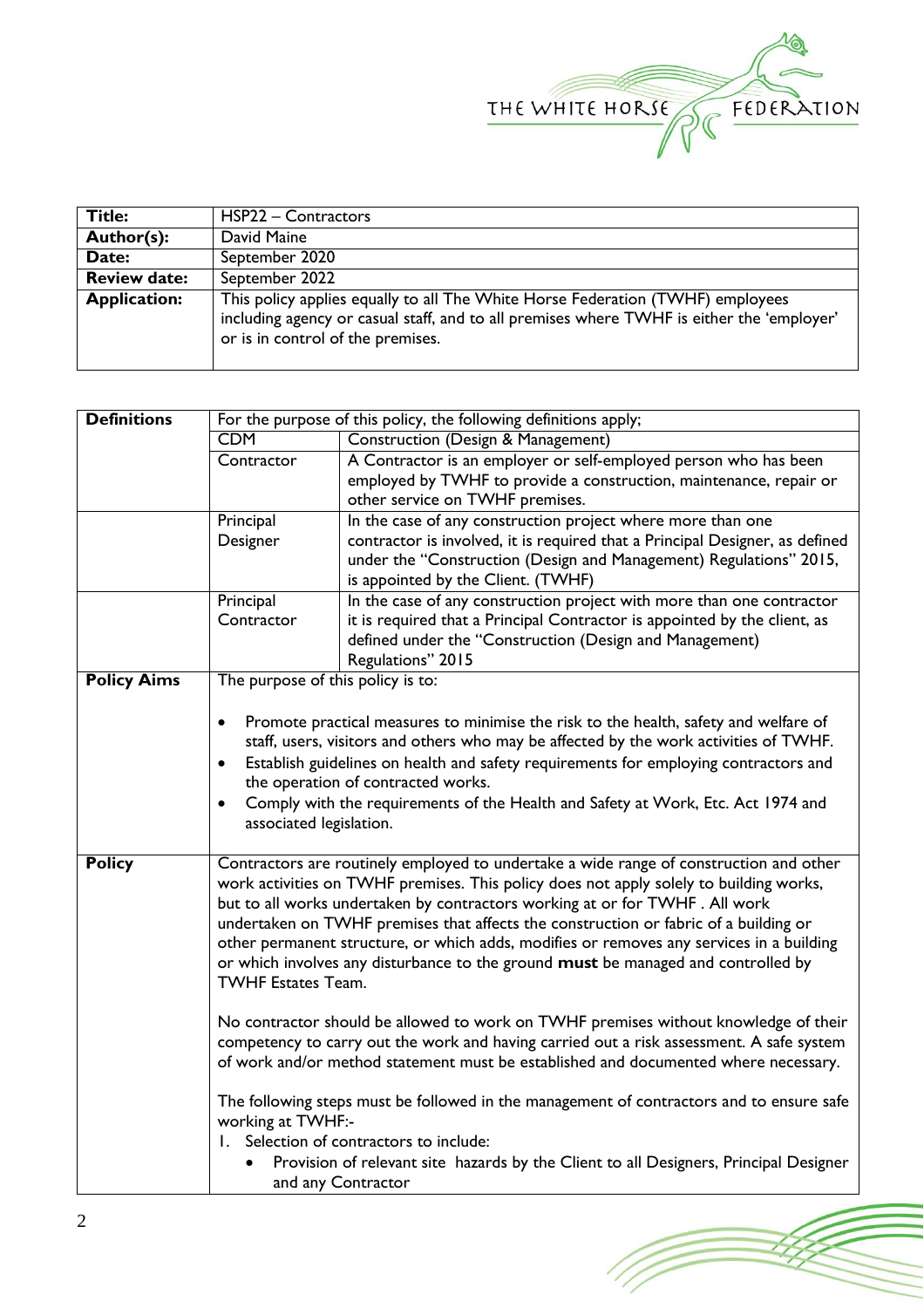

(Toponial)

|                                                   |                                                                                                                                                                                                                                    | Selection of other duty holders.<br>$\bullet$                                                                                                                                                                                                                                                                                                                                                                                  |  |
|---------------------------------------------------|------------------------------------------------------------------------------------------------------------------------------------------------------------------------------------------------------------------------------------|--------------------------------------------------------------------------------------------------------------------------------------------------------------------------------------------------------------------------------------------------------------------------------------------------------------------------------------------------------------------------------------------------------------------------------|--|
| Planning the Work (construction phase plan)<br>2. |                                                                                                                                                                                                                                    |                                                                                                                                                                                                                                                                                                                                                                                                                                |  |
|                                                   |                                                                                                                                                                                                                                    | Control on Site<br>3.                                                                                                                                                                                                                                                                                                                                                                                                          |  |
|                                                   |                                                                                                                                                                                                                                    | 4.<br>Monitor                                                                                                                                                                                                                                                                                                                                                                                                                  |  |
|                                                   |                                                                                                                                                                                                                                    | Reviewing of the Work<br>5.                                                                                                                                                                                                                                                                                                                                                                                                    |  |
| <b>Risk</b>                                       | Exposure to construction or contractor activity related hazards.                                                                                                                                                                   |                                                                                                                                                                                                                                                                                                                                                                                                                                |  |
|                                                   | <b>Responsibility</b>                                                                                                                                                                                                              | This responsibility is discharged primarily at the line management/operational level.                                                                                                                                                                                                                                                                                                                                          |  |
|                                                   |                                                                                                                                                                                                                                    | <b>Roles &amp; Responsibilities</b>                                                                                                                                                                                                                                                                                                                                                                                            |  |
| Ι.                                                |                                                                                                                                                                                                                                    | Roles and responsibilities are defined in HSP2 Organisation.                                                                                                                                                                                                                                                                                                                                                                   |  |
|                                                   | Any specific actions are detailed in the arrangements section below.                                                                                                                                                               |                                                                                                                                                                                                                                                                                                                                                                                                                                |  |
|                                                   | <b>Arrangements</b>                                                                                                                                                                                                                |                                                                                                                                                                                                                                                                                                                                                                                                                                |  |
| Ι.                                                |                                                                                                                                                                                                                                    | <b>Selection of Contractors</b>                                                                                                                                                                                                                                                                                                                                                                                                |  |
|                                                   | where necessary                                                                                                                                                                                                                    | TWHF shall ensure that where a Principal Contractor and Principal Designer are appointed, that they<br>are competent to undertake these roles, recognising their own limitations and seeking specialist advice                                                                                                                                                                                                                 |  |
|                                                   | Contractors invited to work at TWHF must be made fully aware of the standards of health and safety<br>which TWHF expects. Only competent contractors with relevant experience and professional<br>qualifications must be employed. |                                                                                                                                                                                                                                                                                                                                                                                                                                |  |
|                                                   |                                                                                                                                                                                                                                    | As the client, TWHF shall assess a contractor's ability to:                                                                                                                                                                                                                                                                                                                                                                    |  |
|                                                   | $\bullet$                                                                                                                                                                                                                          | Demonstrate competence in the management of health and safety matters;                                                                                                                                                                                                                                                                                                                                                         |  |
|                                                   | ٠<br>project;                                                                                                                                                                                                                      | Provide information on policies and procedures for the management of health and safety during a                                                                                                                                                                                                                                                                                                                                |  |
|                                                   | ٠                                                                                                                                                                                                                                  | Provide a copy of their written health and safety policy (where applicable);                                                                                                                                                                                                                                                                                                                                                   |  |
|                                                   |                                                                                                                                                                                                                                    | Show how they will ensure health and safety if they employ subcontractors;                                                                                                                                                                                                                                                                                                                                                     |  |
|                                                   | Provide information on their past performances, e.g. accident/dangerous occurrences statistics,<br>$\bullet$<br>enforcement action by the Health and Safety Executive.                                                             |                                                                                                                                                                                                                                                                                                                                                                                                                                |  |
|                                                   | Provide a copy of their current public liability insurance certificate.                                                                                                                                                            |                                                                                                                                                                                                                                                                                                                                                                                                                                |  |
|                                                   |                                                                                                                                                                                                                                    | <b>Note:</b> As a Client (defined within CDM Regulation 2015), if a construction contractor who is<br>accredited with the Safety Scheme in Procurement (SSIP), TWHF can accept the initial competence of<br>the contractor has been undertaken for stage I criteria as defined within CDM 2015 Regulations.                                                                                                                    |  |
| 2.                                                | <b>Planning the Work</b>                                                                                                                                                                                                           |                                                                                                                                                                                                                                                                                                                                                                                                                                |  |
|                                                   | $\bullet$<br>$\bullet$                                                                                                                                                                                                             | The provision of all relevant pre construction information in relation to Health and safety of all<br>persons involved in construction works.<br>Provision of suitable and sufficient welfare facilities.<br>Review any construction phase plan as prepared by a contractor for all construction work.<br>Consultation between TWHF Site Manager/Project Manager, other relevant Duty and Stake<br>holders and the Contractor. |  |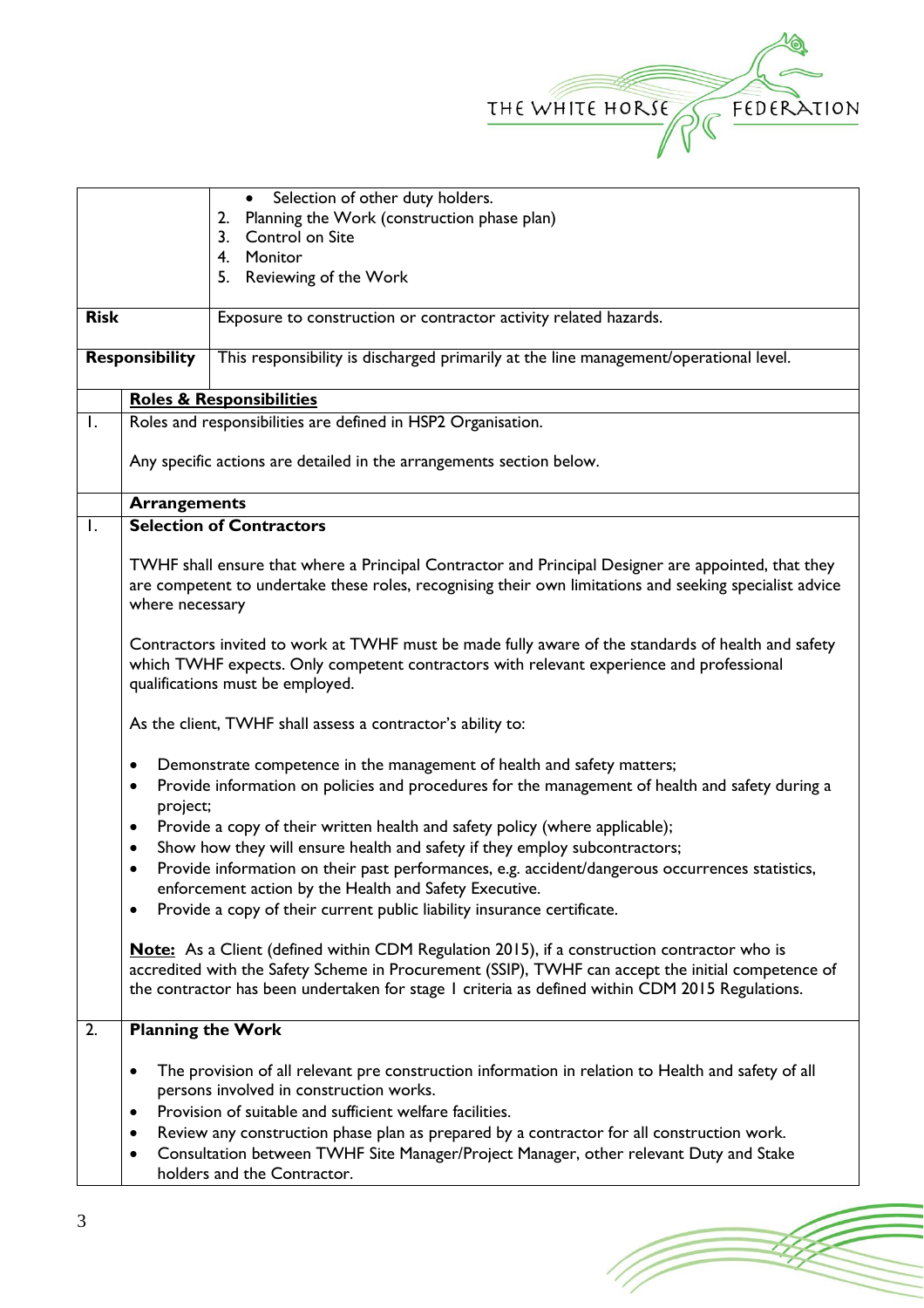

| The need for any statutory assessments under the Management of Health and Safety at Work<br>$\bullet$<br>Regulations, e.g. COSHH, Manual Handling, LOLER, Noise, etc.<br>The need for hazard identification and risk assessments.<br>$\bullet$<br>The environmental impact of the work.<br>$\bullet$<br>The timing and segregation of multiple contractors so that the activities of one does not create<br>$\bullet$<br>risks for the other.<br>The demarcation of the work area.<br>$\bullet$<br>The need for any permit to work.<br>٠<br>The Estates Team must satisfy itself that it holds suitable and sufficient information regarding the |  |  |
|--------------------------------------------------------------------------------------------------------------------------------------------------------------------------------------------------------------------------------------------------------------------------------------------------------------------------------------------------------------------------------------------------------------------------------------------------------------------------------------------------------------------------------------------------------------------------------------------------------------------------------------------------|--|--|
| competency and health and safety performance of any contractor it may employ.                                                                                                                                                                                                                                                                                                                                                                                                                                                                                                                                                                    |  |  |
| <b>Control on Site</b>                                                                                                                                                                                                                                                                                                                                                                                                                                                                                                                                                                                                                           |  |  |
| TWHF Site Manager/Principal Designer (when two or more contractors employed) will be responsible<br>for liaising with the contractor and ensuring appropriate standards of health and safety with regard to<br>the contracted work.                                                                                                                                                                                                                                                                                                                                                                                                              |  |  |
| Site access arrangements must be agreed with the relevant TWHF Site Manager/Principal Designer<br>٠<br>prior to work commencing.                                                                                                                                                                                                                                                                                                                                                                                                                                                                                                                 |  |  |
| Contractors should obtain valid security clearances once they have arrived on site. They should be<br>$\bullet$<br>asked to sign a contractor's register and issued a pass on arrival to site. Contractors should not be<br>allowed on site unless they fulfil all requirements of training and instruction, i.e., site inductions and<br>advanced DBS clearance where required.                                                                                                                                                                                                                                                                 |  |  |
| Contractors that shall fill out the contractors HSF 22.1 before starting work on site. Any additional<br>$\bullet$<br>team members must sign in on the school reception iPad.                                                                                                                                                                                                                                                                                                                                                                                                                                                                    |  |  |
| Site Managers are responsible for the security of the site; all contractors must not compromise the<br>$\bullet$<br>security of the site. Site Managers to supervise contractors as necessary.                                                                                                                                                                                                                                                                                                                                                                                                                                                   |  |  |
| Contractors must report to TWHF Site Manager/Principal designer before commencing any work.<br>$\bullet$<br>At the start of the work TWHF Site Manager/ Principal Designer must inform the contractor of<br>$\bullet$<br>TWHF's Emergency Procedures, including fire evacuation and the reporting of accidents and<br>incident, with which the contractor has to comply.                                                                                                                                                                                                                                                                         |  |  |
| Any Department directly affected by the contract work should be involved at the planning stage<br>$\bullet$<br>and must be notified before any work commences.                                                                                                                                                                                                                                                                                                                                                                                                                                                                                   |  |  |
| Contractors must be informed by TWHF Site Manager/Principal designer of any TWHF activity or<br>process that might affect the contracted work or contractor's employees.                                                                                                                                                                                                                                                                                                                                                                                                                                                                         |  |  |
| Where a site or part thereof is wholly handed over to the Contractor, the site must be secured to<br>٠<br>prevent access by unauthorised persons and appropriate notices posted.                                                                                                                                                                                                                                                                                                                                                                                                                                                                 |  |  |
| TWHF Site Manager/Principal designer should specify the extent to which barriers, fencing, or any<br>٠<br>other method of segregation or demarcation is required that enhances the safety and convenience<br>of staff, users and visitors and minimises the potential of sporadic or accidental "trespass" on to the<br>contractor's site by unauthorised personnel. This work is classed as Temporary works and should<br>be formally designed, managed and controlled by the contractor                                                                                                                                                        |  |  |
| If a contractor has been allocated a designated area, this must be cordoned off and appropriate<br>٠<br>notices displayed to prevent unauthorised access.                                                                                                                                                                                                                                                                                                                                                                                                                                                                                        |  |  |
| All work must be carried out so as to cause the minimum of disruption or interference to TWHF's<br>normal work activities or to its staff and users.                                                                                                                                                                                                                                                                                                                                                                                                                                                                                             |  |  |
| Whilst on site, the contractor must ensure that the general behaviour and demeanour of his<br>٠<br>workers is such as not to cause offence or disturbance to any member of TWHF. The contractor is                                                                                                                                                                                                                                                                                                                                                                                                                                               |  |  |
|                                                                                                                                                                                                                                                                                                                                                                                                                                                                                                                                                                                                                                                  |  |  |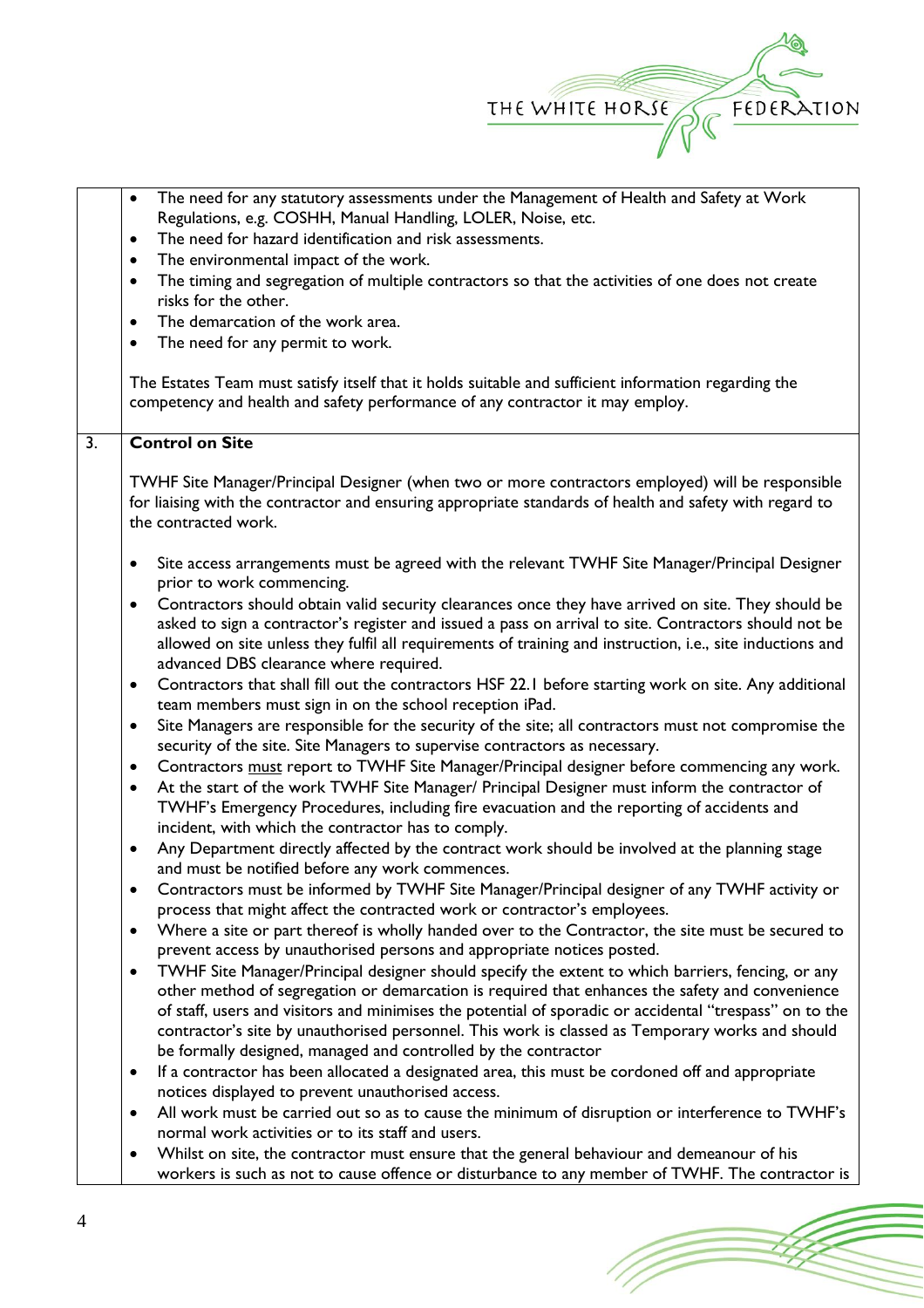

expected to take appropriate action against any member of his team - including sub-contractors where such practices are observed.

- Contractor's employees must comply with TWHF's fire precautions and emergency procedures including keeping fire exits clear and providing adequate fire extinguishers for use in relation to the contractor's activities.
- Smoking is not permitted on any TWHF site.
- Where applicable, all site traffic signs are to be strictly observed by contractors including the speed limit, pedestrian crossing points and restricted parking areas.
- No TWHF machinery, equipment, materials, substances, services, etc. are to be used by the contractor unless prior approval has been given by TWHF Site Manager/Project Manager.
- Contractors must provide their own tools, plant and equipment. A valid PAT certificate must be available for each portable electrical appliance brought on site. All electrical tools and equipment must be either 110 volt or battery powered.
- Any flammable liquids and gases must be stored and used in accordance with statutory requirements.
- No excavation or digging may take place until the location of any underground services is ascertained. A Permit to Work may be required to undertake these activities. All excavations and open ducts must be properly guarded by the use of suitable barriers.
- Where there is a risk of injury to health from dust, fumes, vapours, etc. as a result of a contractor's activities, the contractor must take all necessary steps to ensure that exposure of all persons to these substances is kept to a minimum and to comply with the COSHH Regulations.
- It is the responsibility of contractors to remove all controlled waste from site that is produced in the course of work. Prior to work on site, documentation must be provided by the contractor which details the type of waste which will be produced and how they are planning to dispose of the waste. On completion of the work, documentary evidence must be provided to show the disposal of any controlled waste.
- Contractors must agree in advance with the TWHF Site Manager/Project Manager the procedures for dealing with all other waste. If on-site disposal is required (e.g. a skip), then TWHF procedure must be followed.
- Contractors are responsible for providing their own personal protective equipment appropriate to the work and associated risks to be undertaken. Contractors must wear recommended Personal Protective Equipment (PPE) for the work area, defined in the Risk Assessment/ Method Statement for the specific work task.
- Contractors must use the most effective noise reduction measures available, and plant likely to cause a disturbance must only be used at times agreed by TWHF Site Manager/ Principal designer.
- Contractors must ensure that their use of energy and resources is controlled to ensure minimal waste – e.g. water leaks must be repaired urgently and lights should be turned off when not in use.
- A Permit to Work may be required for specified types of hazardous operations or activities such as live electrical work, hot works, work at height, excavations, pressurised systems, confined spaces, etc. Work requiring a permit to work shall be planned in advance with the Regional Estates Manager and Site Manager. The Site Manager must issue permits before work commences.

## 4. **Monitor and Review of the Work**

TWHF Site Manager/ Principal designer (where appropriate) will:-

- Liaise with the contractor during the works and if defects are identified, ensure effective action is taken to correct them;
- Review the contractor's overall performance in relation to the contract, including health and safety performance.
- Keep appropriate records.